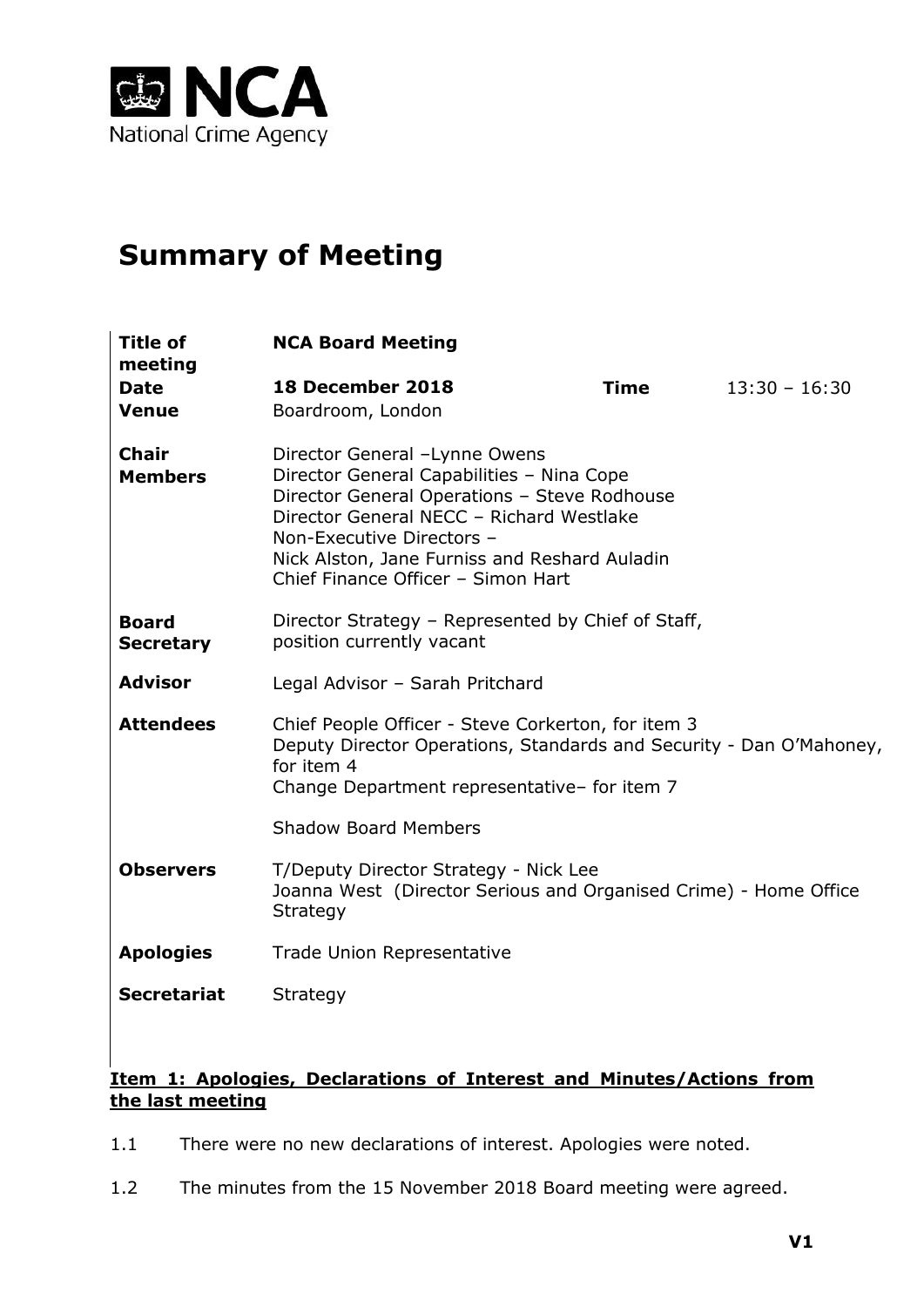1.3 The actions log was reviewed, with updates provided.

### **Item 2: Chair's Update**

2.1 The Chair provided an update to the meeting on current issues of note affecting the Agency.

### **Item 3: Resources Report**

- 3.1 Chief Finance Officer introduced the report.
- 3.2 The Board discussed the paper and noted its contents.

### **Item 4: Disaster and Business Recovery Strategy**

- 4.1 Director General Operations and Deputy Director Operations, Standards and Security introduced this paper.
- 4.2 The Board discussed the paper and approved all recommendations.

### **Item 5: EU Exit – Agency Preparations and Contingency Planning**

- 5.1 Director General Operations introduced this paper.
- 5.2 The Board discussed the paper and asked for a further update early next year.

### **Item 6: Audit and Risk Assurance Committee (ARAC) Verbal Update**

6.1 Reshard Auladin gave an update from this morning's ARAC.

## **Item 7: 2019 Spending Review**

- 7.1 Director General Capabilities introduced this paper.
- 7.2 The Board discussed the paper and approved the recommendations.

### **Item 8: Business Planning**

- 8.1 Director General Capabilities introduced this paper.
- 8.2 The Board discussed the paper and noted the proposed way forward.

### **Agenda Item 9: Draft Agenda for Next Meeting**

9.1 The Board reviewed the draft agenda for the next Board meeting

## **Item 10: AOB:**